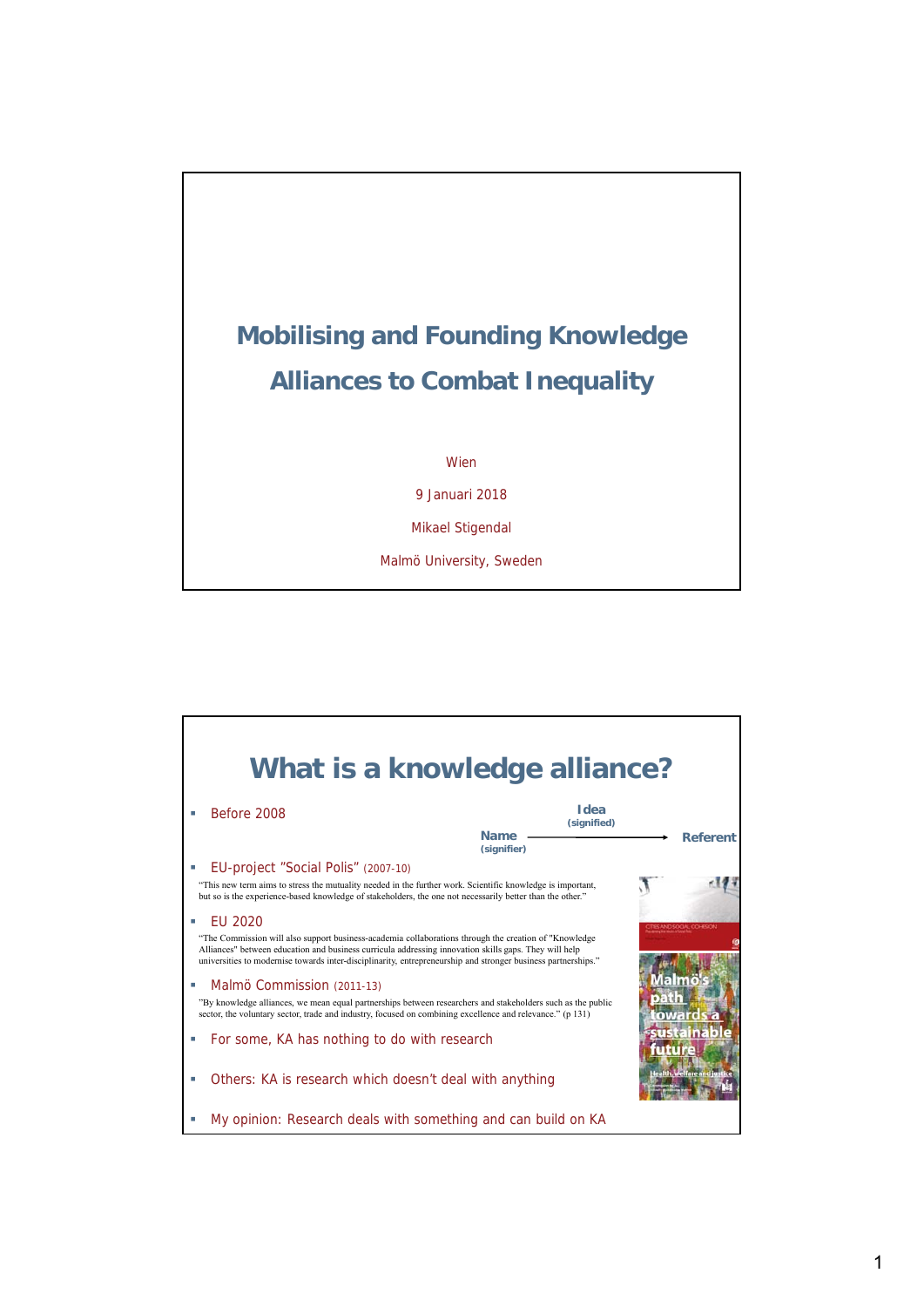

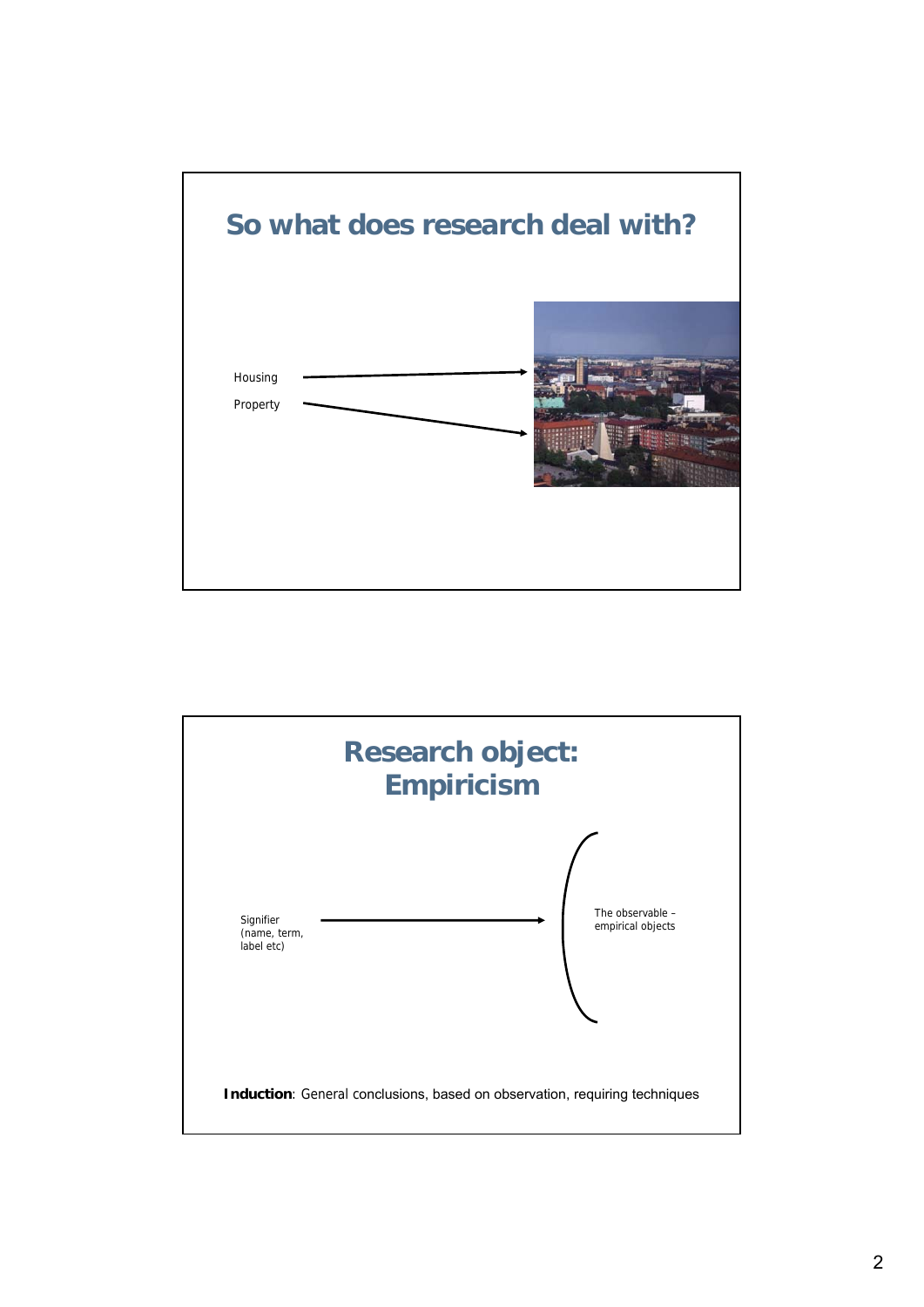

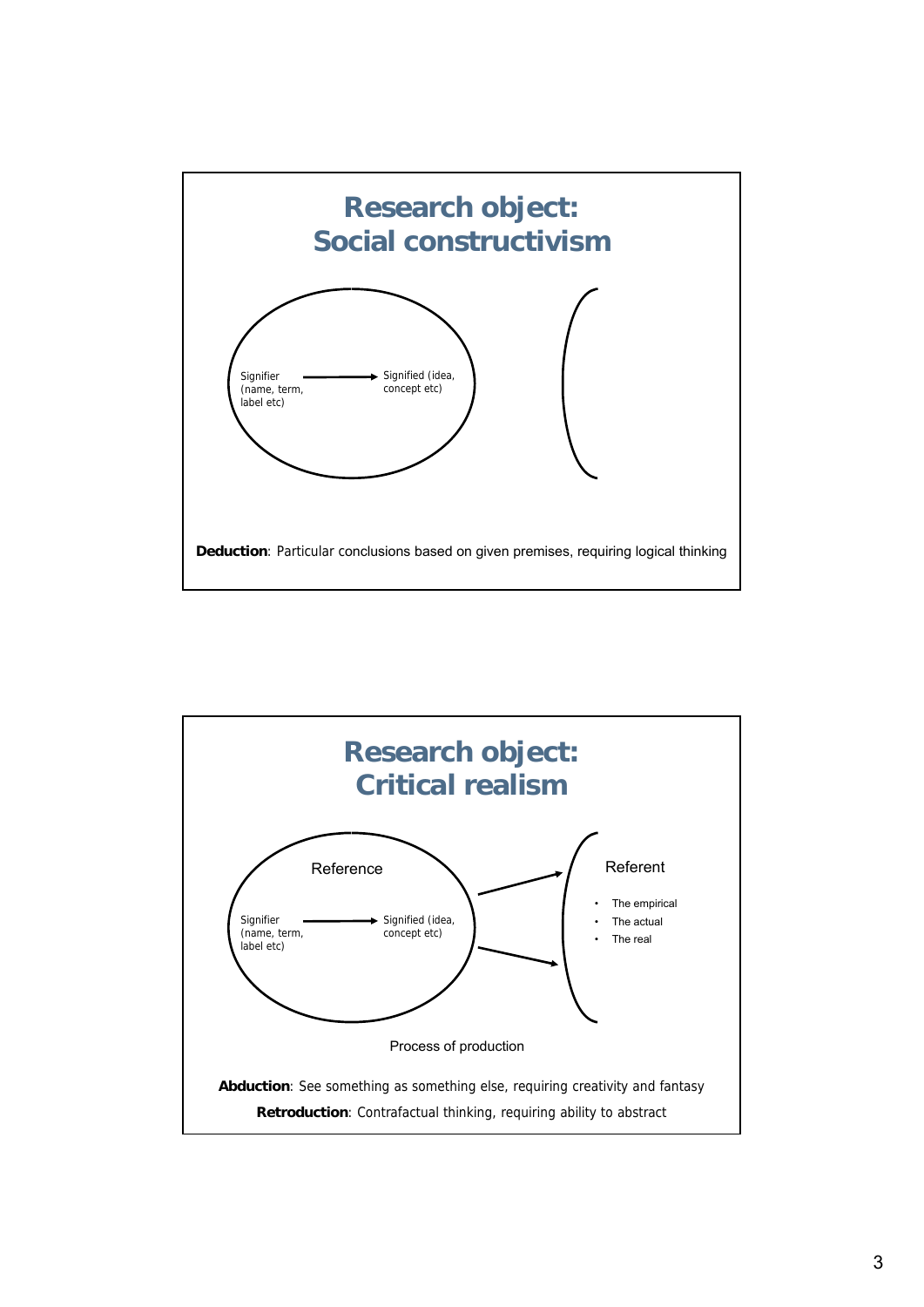

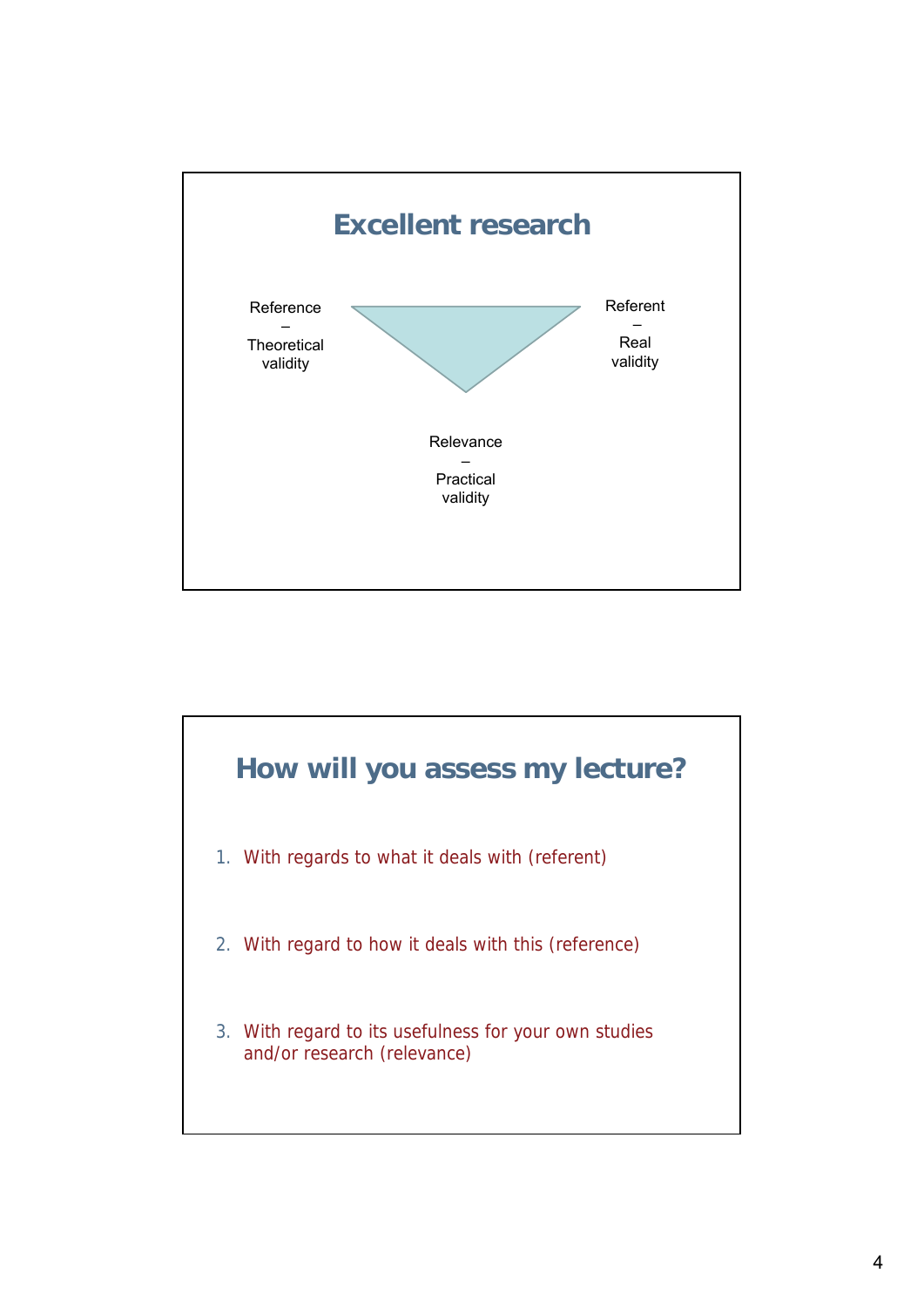

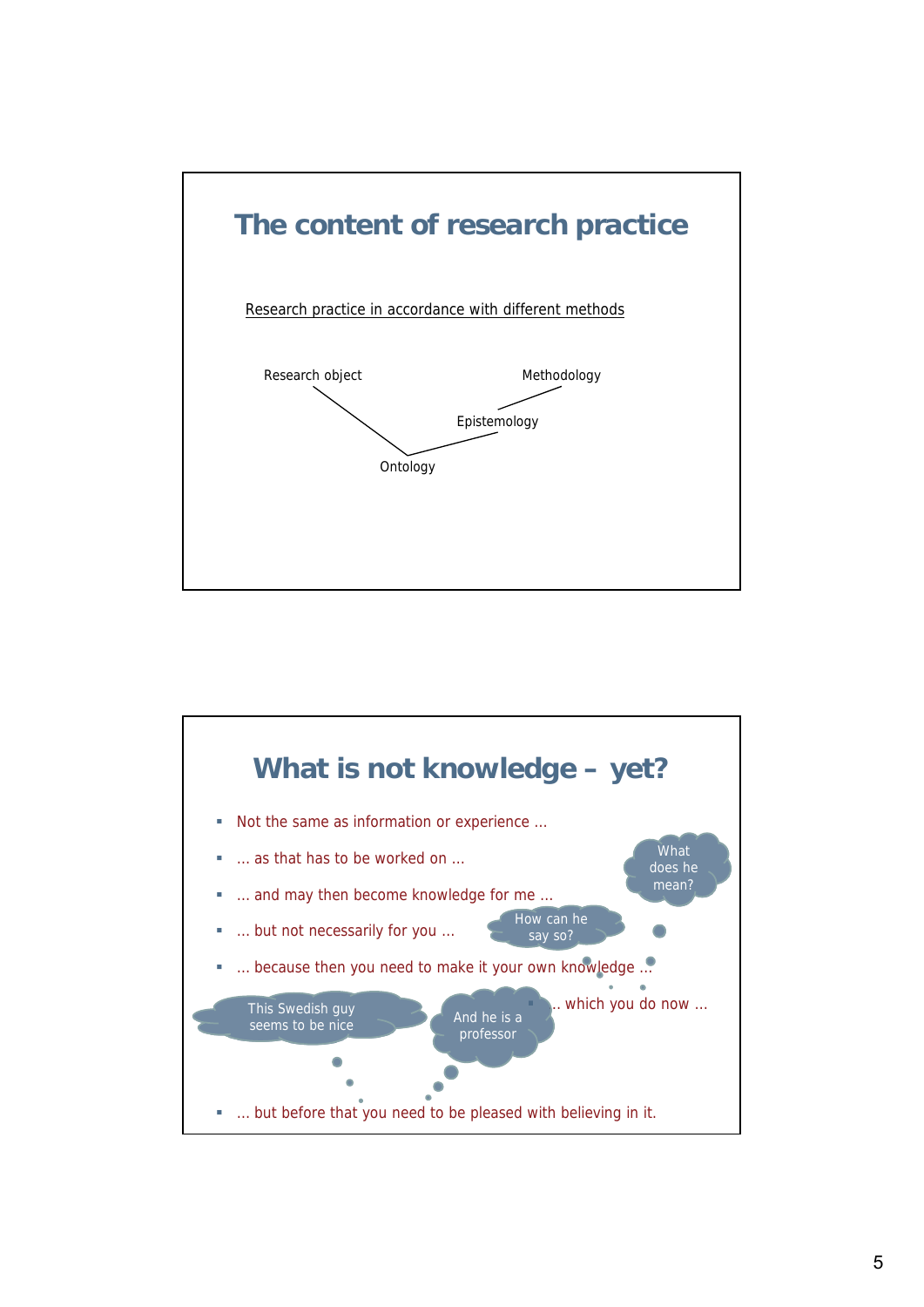## **What is knowledge?** ■ Knowledge deals with something ... … but is always something else than what it deals with Knowledge has to be produced … … and recognised and/or validated as knowledge Knowledge builds on values and beliefs … … and can therefore always be developed Knowledge is something personal … … but also something collective Knowledge is expressed in different forms

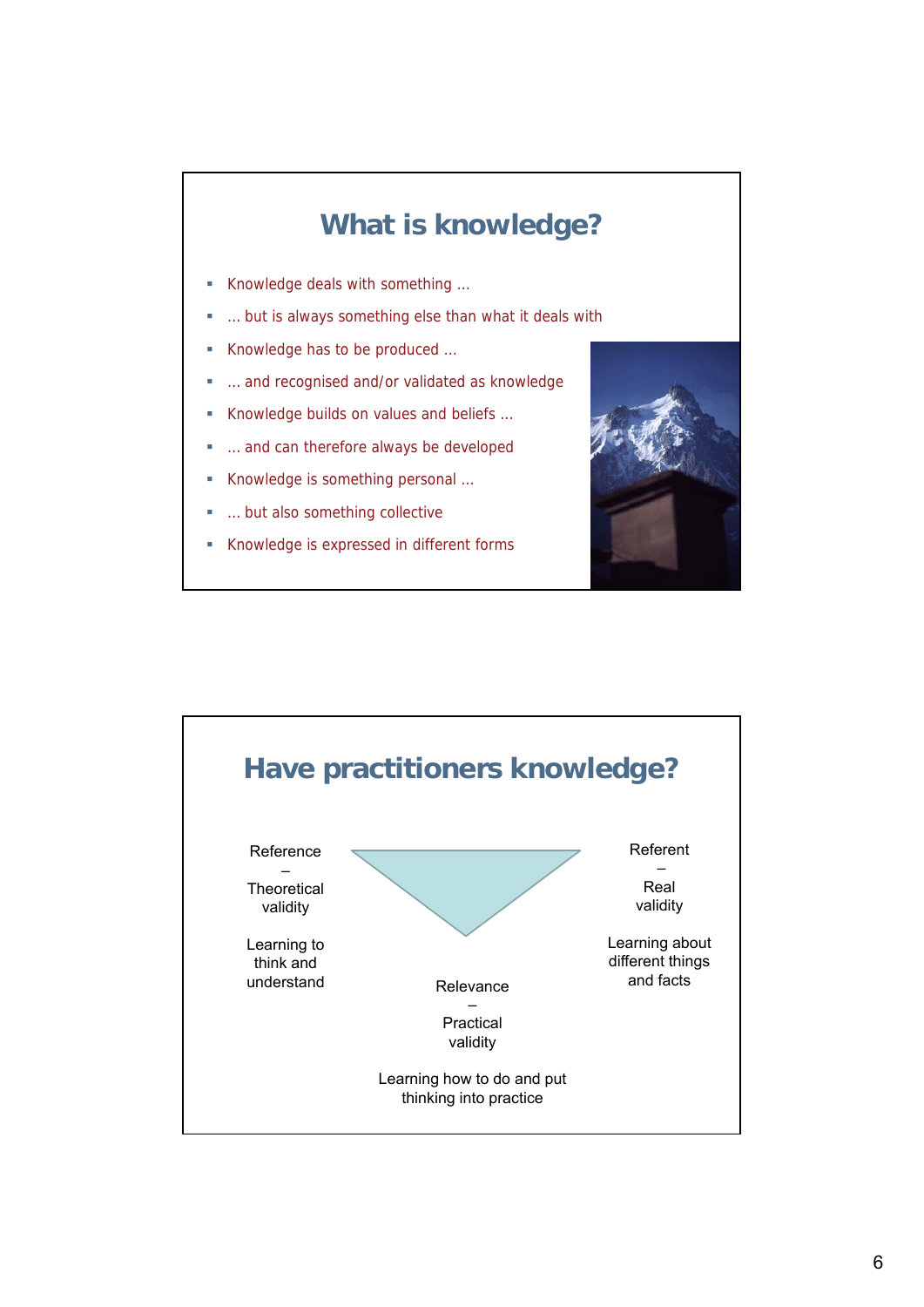

| - interactive research project                        |           |                         |           |
|-------------------------------------------------------|-----------|-------------------------|-----------|
| Projekt                                               | År        | <b>EU-finans EU-sam</b> |           |
| Levnadsundersökningen av Malmö (1)                    | 1995      |                         |           |
| Levnadsundersökningen av Malmö (2)                    | 1996      |                         |           |
| Levnadsundersökningen av Malmö (3)                    | 1997      |                         |           |
| Skolintegrationsprojektet                             | 1998-2000 | <b>EU</b>               |           |
| Local partnerships and neighbourhood management       | 2000      | <b>FU</b>               | <b>FU</b> |
| <b>FI IPSE</b>                                        | 2002-2004 | EU                      | EU        |
| Framgångsalternativ                                   | 2000-2004 |                         |           |
| Young people - from exclusion to inclusion (URBACT)   | 2004-2006 | <b>EU</b>               | EU        |
| Levnadsundersökningen av Fosie                        | 2006-2007 |                         |           |
| SÖM Malmö: Processamordning                           | 2008-2009 | EU                      |           |
| Connections                                           | 2008-2009 | <b>EU</b>               | <b>FU</b> |
| Social Polis                                          | 2008-2010 | EU                      | EU        |
| SÖM Fosie: Följeforskning                             | 2009-2011 | EU                      |           |
| New City: Följeforskning                              | 2010-2011 | <b>EU</b>               |           |
| Regionalfondens storstadsinsatser                     | 2011-2012 |                         |           |
| Local Strategies for Active Inclusion of Young People | 2011-2013 | EU                      | EU        |
| Citispyce                                             | 2013-2016 | EU                      | EU        |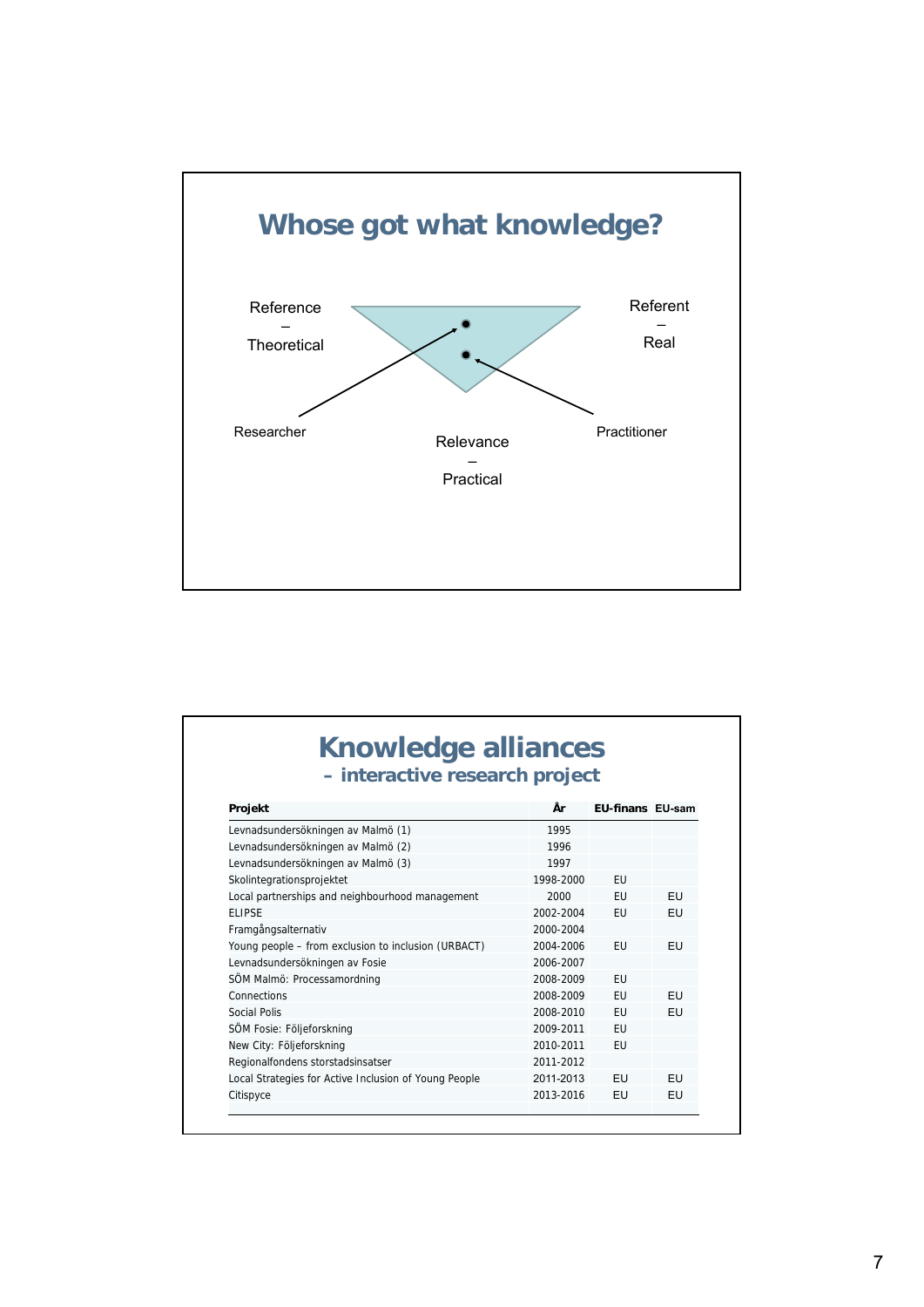

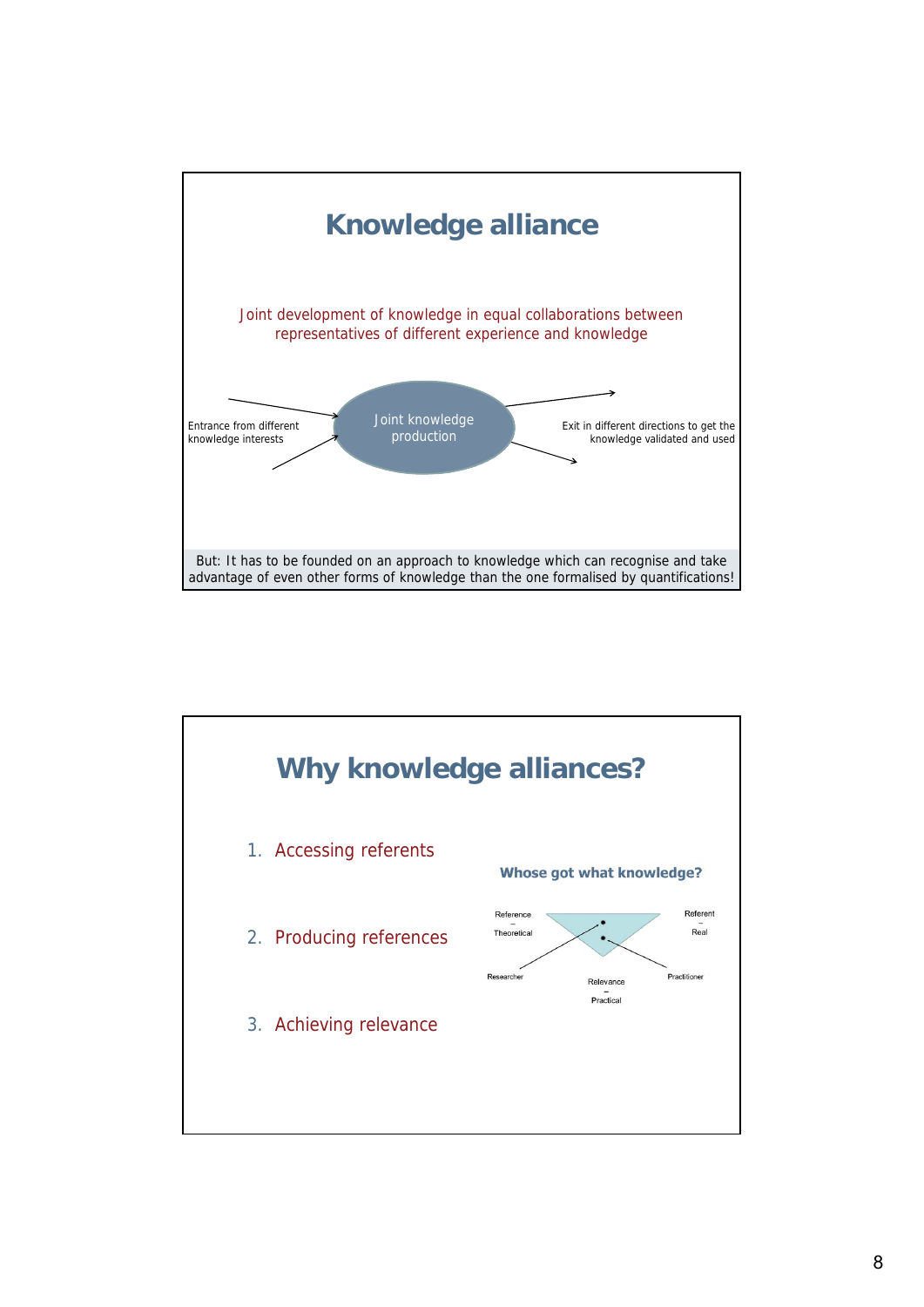